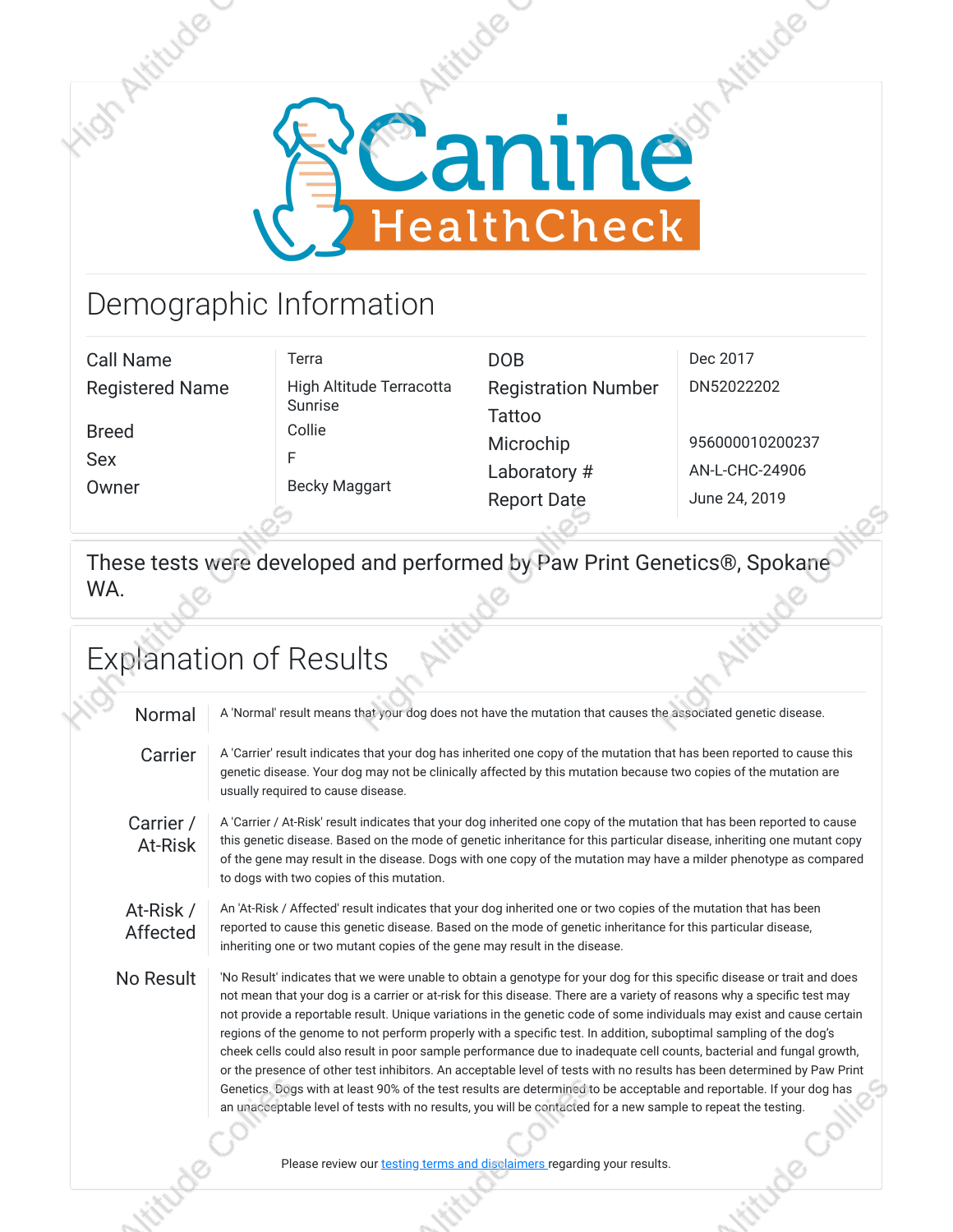| <b>Breed Profile</b>                                                                                     | <b>Str. Attitud</b>    |                                                |
|----------------------------------------------------------------------------------------------------------|------------------------|------------------------------------------------|
| <b>Disease Name</b>                                                                                      | Genotype               | Interpretation                                 |
| <b>Collie Eye Anomaly</b>                                                                                | WT/WT                  | Normal (Clear)                                 |
| <b>Degenerative Myelopathy</b><br><b>Common Variant</b>                                                  | WT/WT                  | Normal (Clear)                                 |
| <b>Hyperuricosuria</b>                                                                                   | WT/WT                  | Normal (Clear)                                 |
| <b>Multidrug Resistance 1</b>                                                                            | WT/WT                  | Normal (Clear)                                 |
|                                                                                                          | WT: wild type (normal) | $M:$ mutant<br>Y: Y chromosome (male)          |
| <b>Coat Colors &amp; Traits</b>                                                                          |                        |                                                |
| <b>Trait Name</b>                                                                                        | Genotype               | Interpretation                                 |
| A Locus<br><b>Agouti</b><br><u>- A<sup>y</sup>, a<sup>t</sup>, a</u>                                     | $A^{y}/a^{t}$          | Sable/fawn (carries<br>tricolor/black and tan) |
| $\underline{B}$ Locus - $\underline{b}^c$ , $\underline{b}^d$ , $\underline{b}^s$<br><b>Brown</b>        | B/B                    | Black coat, nose and foot<br>pads              |
| B Locus (Brown) - b <sup>c</sup><br>B Locus (Brown) - b <sup>d</sup><br>B Locus (Brown) - b <sup>s</sup> | 0<br>0<br>$\mathbf 0$  |                                                |
| <b>Cu Locus</b><br><b>Curly Hair</b>                                                                     | Cu/Cu                  | Straight coat                                  |
| $D$ Locus - $d^1$<br>Dilute                                                                              | D/D                    | Non dilute                                     |
| <b>E</b> Locus<br>Yellow/Red                                                                             | E/E                    | <b>Black</b>                                   |
| $E^{\text{m}}$ Locus<br><b>Melanistic Mask</b>                                                           | N/N                    | No melanistic mask                             |
| <b>K</b> Locus<br>Dominant Black                                                                         | $k^y/k^y$              | Agouti expression<br>allowed                   |
| $L$ Locus - $Lh^1$<br>Long Hair/Fluffy                                                                   | Lh/Lh                  | Longhaired                                     |
| <b>Sex Determination</b>                                                                                 | X/X                    | Female                                         |
|                                                                                                          |                        |                                                |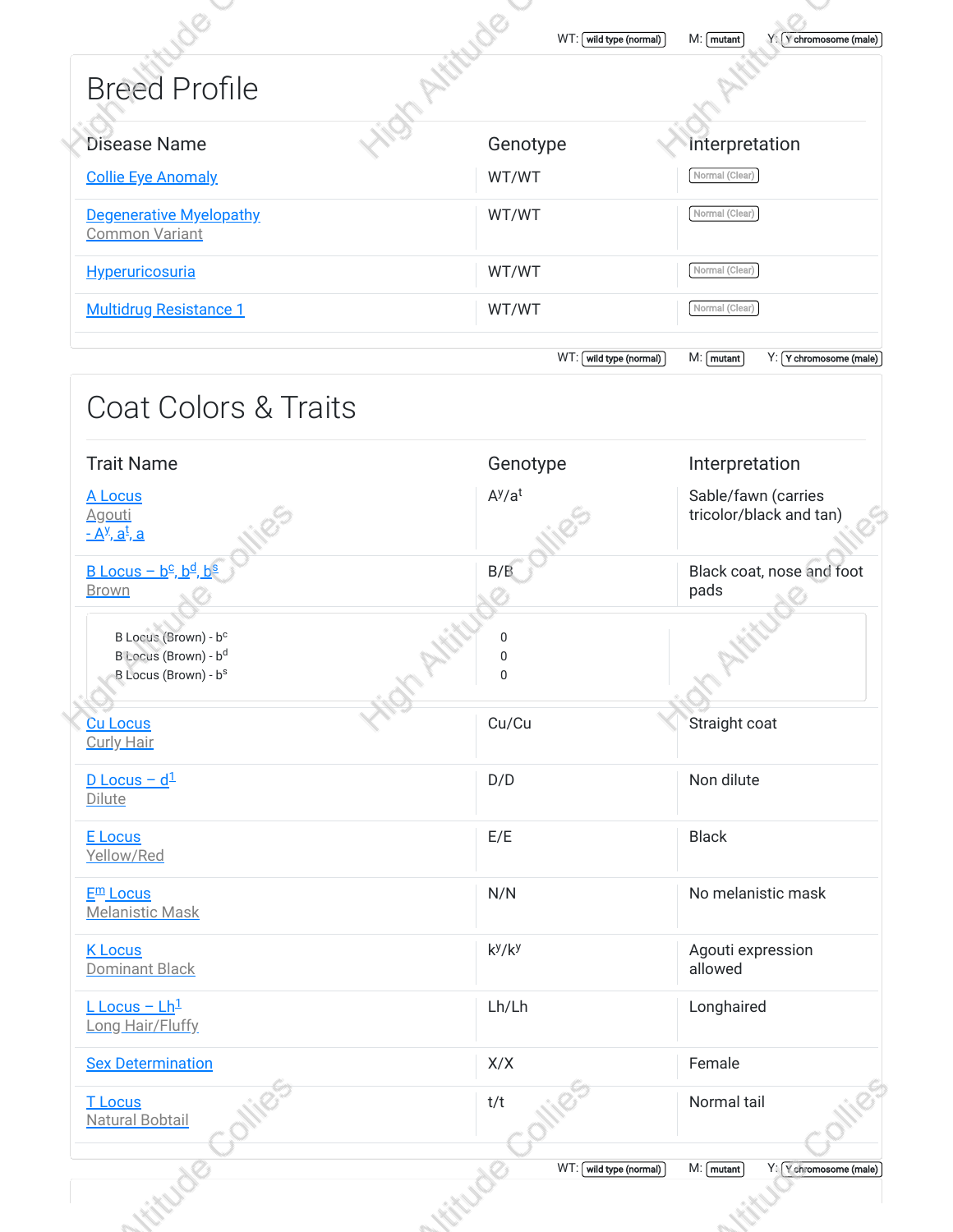Determinants of coat colors and traits are complex. Many of these variants are known and many of the genes screened in the Canine HealthCheck interact. In addition, not all the genetic factors that contribute to a dog's coat color and traits are known. Because of the complexities in gene-gene interactions, the coat colors and traits reported in your Canine HealthCheck results may vary from your dog's actual appearance. Individual differences in genes throughout the canine genome, not tested in this genetic screen, may also affect the final coat color or traits seen in your dog.

## Diseases

| Disease Name                                                                 | Genotype | Interpretation |
|------------------------------------------------------------------------------|----------|----------------|
| <b>Alaskan Husky Encephalopathy</b>                                          | WT/WT    | Normal (Clear) |
| <b>Alaskan Malamute Polyneuropathy</b>                                       | WT/WT    | Normal (Clear) |
| <b>Amelogenesis Imperfecta</b>                                               | WT/WT    | Normal (Clear) |
| <b>Benign Familial Juvenile Epilepsy</b>                                     | WT/WT    | Normal (Clear) |
| <b>Canine Multiple System Degeneration</b><br><b>Chinese Crested Type</b>    | WT/WT    | Normal (Clear) |
| <b>Canine Multiple System Degeneration</b><br><b>Kerry Blue Terrier Type</b> | WT/WT    | Normal (Clear) |
| <b>Cerebellar Ataxia</b><br><b>Finnish Hound Type</b>                        | WT/WT    | Normal (Clear) |
| Chondrodysplasia<br>Karelian Bear Dog and Norwegian Elkhound Type            | WT/WT    | Normal (Clear) |
| <b>Coagulation Factor VII Deficiency</b>                                     | WT/WT    | Normal (Clear) |
| <b>Collie Eye Anomaly</b>                                                    | WT/WT    | Normal (Clear) |
| <b>Complement 3 Deficiency</b>                                               | WT/WT    | Normal (Clear) |
| <b>Cone Degeneration</b>                                                     | WT/WT    | Normal (Clear) |
| <b>Cone Degeneration</b><br><b>German Shorthaired Pointer Type</b>           | WT/WT    | Normal (Clear) |
| <b>Congenital Myasthenic Syndrome</b><br>Labrador Retriever Type             | WT/WT    | Normal (Clear) |
| <b>Congenital Myasthenic Syndrome</b><br>Old Danish Pointer Type             | WT/WT    | Normal (Clear) |
| <b>Congenital Stationary Night Blindness</b>                                 | WT/WT    | Normal (Clear) |
| Cystinuria<br><b>Australian Cattle Dog Type</b>                              | WT/WT    | Normal (Clear) |
| Cystinuria<br><b>Miniature Pinscher Type</b>                                 | WT/WT    | Normal (Clear) |
| Cystinuria<br>Newfoundland Type                                              | WT/WT    | Normal (Clear) |
| <b>Degenerative Myelopathy</b>                                               | WT/WT    | Normal (Clear) |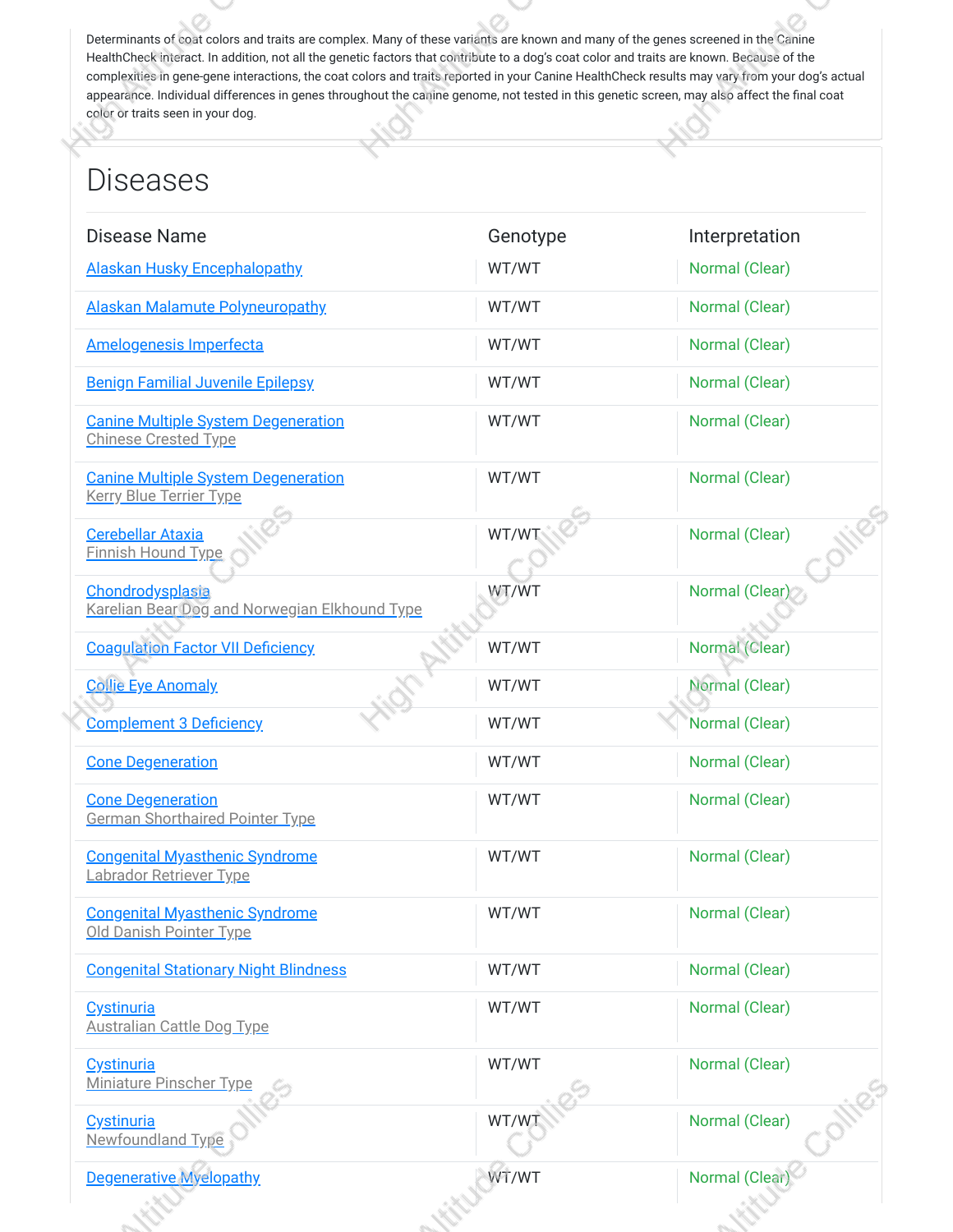| <b>Dilated Cardiomyopathy</b><br>Doberman Pinscher Type Risk Factor, Variant 1 | No Result | No Result                     |
|--------------------------------------------------------------------------------|-----------|-------------------------------|
| <b>Dry Eye Curly Coat Syndrome</b>                                             | WT/WT     | Normal (Clear)                |
| Dystrophic Epidermolysis Bullosa                                               | WT/WT     | Normal (Clear)                |
| <b>Early Retinal Degeneration</b>                                              | WT/WT     | Normal (Clear)                |
| <b>Ectodermal Dysplasia</b><br><b>Chesapeake Bay Retriever Type</b>            | WT/WT     | Normal (Clear)                |
| Ectodermal Dysplasia, X-Linked<br>Shepherd Type                                | WT/WT     | <b>X-Linked Female Normal</b> |
| <b>Elliptocytosis</b>                                                          | WT/WT     | Normal (Clear)                |
| <b>Epidermolytic Hyperkeratosis</b>                                            | WT/WT     | Normal (Clear)                |
| <b>Exercise-Induced Collapse</b>                                               | WT/WT     | Normal (Clear)                |
| <b>Familial Nephropathy</b><br><b>Cocker Spaniel Type</b>                      | WT/WT     | Normal (Clear)                |
| <b>Familial Nephropathy</b><br><b>English Springer Spaniel Type</b>            | WT/W7     | Normal (Clear)                |
| <b>Gallbladder Mucoceles</b>                                                   | WT/WT     | Normal (Clear)                |
| Glanzmann's Thrombasthenia<br><b>Great Pyrenees Type</b>                       | WT/WT     | Normal (Clear)                |
| Glanzmann's Thrombasthenia<br>Otterhound Type                                  | WT/WT     | Normal (Clear)                |
| <b>Globoid Cell Leukodystrophy</b><br>Irish Setter Type                        | WT/WT     | Normal (Clear)                |
| <b>Globoid Cell Leukodystrophy</b><br>Terrier Type                             | WT/WT     | Normal (Clear)                |
| Glycogen Storage Disease la                                                    | WT/WT     | Normal (Clear)                |
| Glycogen Storage Disease IIIa                                                  | WT/WT     | Normal (Clear)                |
| <b>Glycogen Storage Disease VII</b><br>Wachtelhund Type                        | WT/WT     | Normal (Clear)                |
| <b>GM1 Gangliosidosis</b><br>Alaskan Husky Type                                | WT/WT     | Normal (Clear)                |
| <b>GM1 Gangliosidosis</b><br>Portuguese Water Dog Type                         | WT/WT     | Normal (Clear)                |
| <b>GM1 Gangliosidosis</b><br>Shiba Inu Type                                    | WT/WT     | Normal (Clear)                |
| <b>GM2 Gangliosidosis</b><br>Japanese Chin Type                                | WT/WT     | Normal (Clear)                |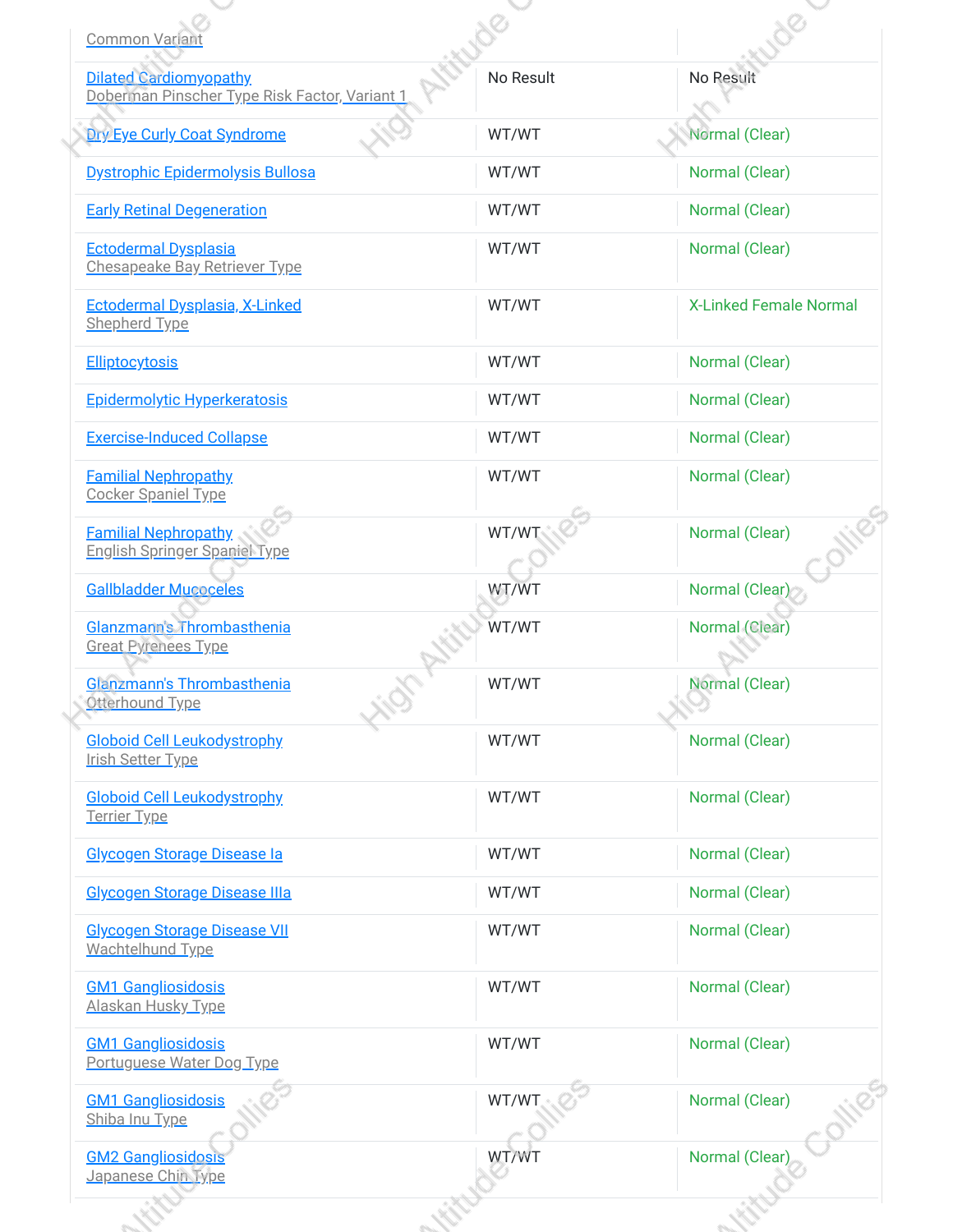| <b>GM2 Gangliosidosis</b><br>Poodle Type                                   | WT/WT | <b>Normal</b> (Clea           |
|----------------------------------------------------------------------------|-------|-------------------------------|
| <b>Greyhound Polyneuropathy</b>                                            | WT/WT | Normal (Clear)                |
| Hemophilia A<br><b>Boxer Type</b>                                          | WT/WT | <b>X-Linked Female Normal</b> |
| <b>Hemophilia A</b><br>German Shepherd Dog, Type 1                         | WT/WT | <b>X-Linked Female Normal</b> |
| <b>Hemophilia A</b><br>German Shepherd Dog, Type 2                         | WT/WT | <b>X-Linked Female Normal</b> |
| <b>Hemophilia B</b><br><b>Cairn Terrier Type</b>                           | WT/WT | <b>X-Linked Female Normal</b> |
| <b>Hemophilia B</b><br>Lhasa Apso Type                                     | WT/WT | <b>X-Linked Female Normal</b> |
| <b>Hemophilia B</b><br>Rhodesian Ridgeback Type                            | WT/WT | <b>X-Linked Female Normal</b> |
| <b>Hereditary Cataracts</b>                                                | WT/WT | Normal (Clear)                |
| <b>Hereditary Cataracts</b><br><b>Australian Shepherd Type</b>             | WT/WT | Normal (Clear)                |
| Hereditary Footpad Hyperkeratosis<br>Irish Terrier and Kromfohrländer Type | WT/WT | Normal (Clear)                |
| <b>Hereditary Nasal Parakeratosis</b>                                      | WT/WT | Normal (Clear)                |
| <b>Hereditary Nephritis</b><br>Samoyed Type                                | WT/WT | <b>X-Linked Female Normal</b> |
| <b>Hyperuricosuria</b>                                                     | WT/WT | Normal (Clear)                |
| <b>Ichthyosis</b><br>Golden Retriever Type                                 | WT/WT | Normal (Clear)                |
| <b>Inherited Myopathy of Great Danes</b>                                   | WT/WT | Normal (Clear)                |
| <b>Intestinal Cobalamin Malabsorption</b><br><b>Beagle Type</b>            | WT/WT | Normal (Clear)                |
| <b>Intestinal Cobalamin Malabsorption</b><br><b>Border Collie Type</b>     | WT/WT | Normal (Clear)                |
| Juvenile Laryngeal Paralysis and Polyneuropathy                            | WT/WT | Normal (Clear)                |
| L-2-Hydroxyglutaric Aciduria<br><b>Staffordshire Bull Terrier Type</b>     | WT/WT | Normal (Clear)                |
| Late Onset Ataxia                                                          | WT/WT | Normal (Clear)                |
| Leukocyte Adhesion Deficiency, Type I                                      | WT/WT | Normal (Clear)                |
| Leukocyte Adhesion Deficiency, Type III                                    | WT/WT | Normal (Clear)                |
| <b>May-Hegglin Anomaly</b>                                                 | WT/WT | Normal (Clear)                |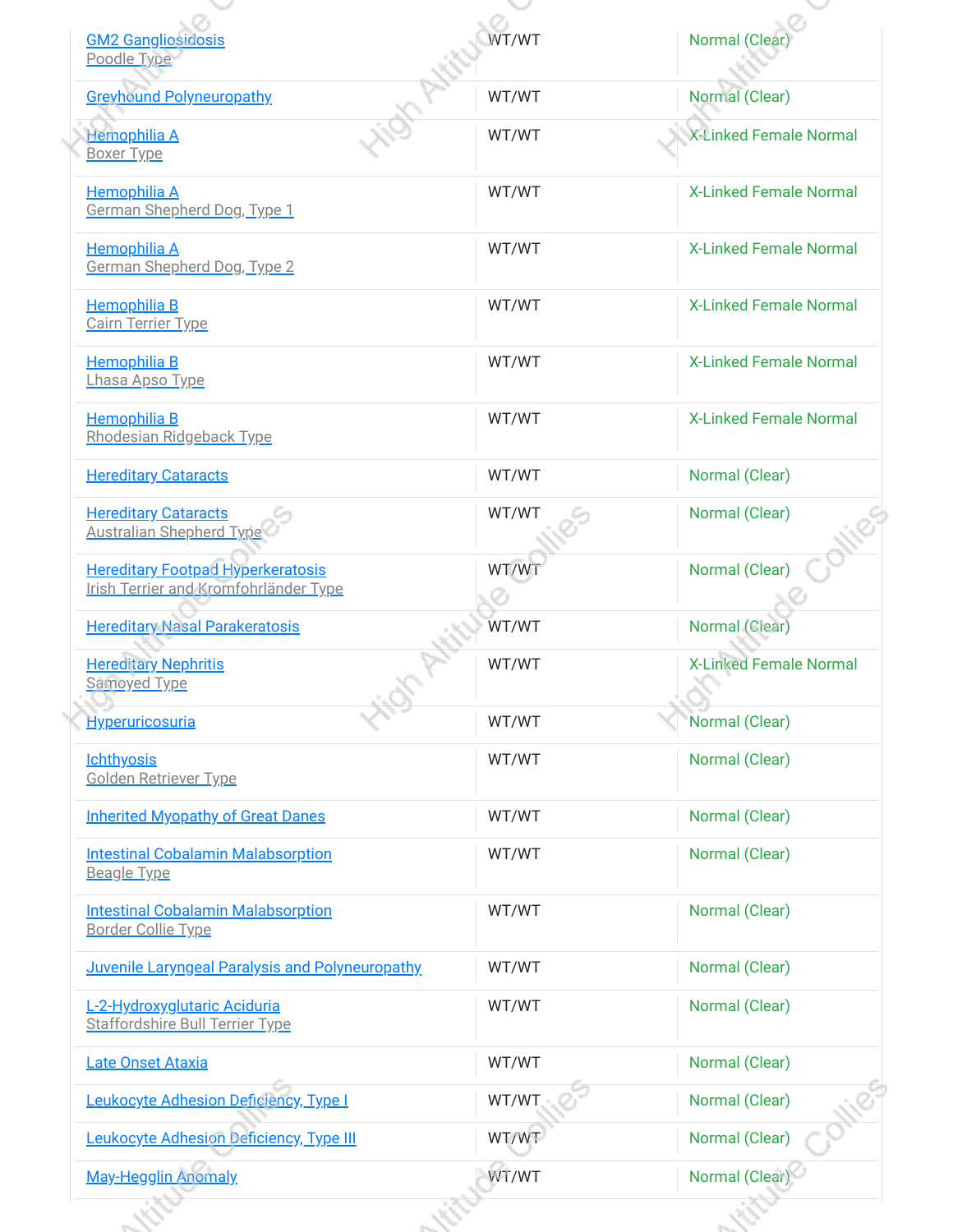| Mucopolysaccharidosis I                                                                    | WT/WT | <b>Normal</b> (Clear          |
|--------------------------------------------------------------------------------------------|-------|-------------------------------|
| Mucopolysaccharidosis IIIA<br>Dachshund Type                                               | WT/WT | Normal (Clear)                |
| Mucopolysaccharidosis IIIA<br><b>New Zealand Huntaway Type</b>                             | WT/WT | Normal (Clear)                |
| Mucopolysaccharidosis VII<br><b>Shepherd Type</b>                                          | WT/WT | Normal (Clear)                |
| <b>Multidrug Resistance 1</b>                                                              | WT/WT | Normal (Clear)                |
| <b>Multifocal Retinopathy 1</b>                                                            | WT/WT | Normal (Clear)                |
| <b>Multifocal Retinopathy 2</b>                                                            | WT/WT | Normal (Clear)                |
| <b>Multifocal Retinopathy 3</b>                                                            | WT/WT | Normal (Clear)                |
| <b>Muscular Dystrophy</b><br><b>Golden Retriever Type</b>                                  | WT/WT | <b>X-Linked Female Normal</b> |
| <b>Myostatin Deficiency</b><br>Whippet and Longhaired Whippet Type                         | WT/WT | Normal (Clear)                |
| <b>Myotonia Congenita</b><br><b>Australian Cattle Dog Type</b>                             | WT/WT | Normal (Clear)                |
| <b>Myotonia Congenita</b><br>Schnauzer Type                                                | WT/WT | Normal (Clear)                |
| <b>Myotubular Myopathy 1</b>                                                               | WT/WT | <b>X-Linked Female Normal</b> |
| <b>Narcolepsy</b><br>Dachshund Type                                                        | WT/WT | Normal (Clear)                |
| <b>Narcolepsy</b><br>Doberman Pinscher Type                                                | WT/WT | Normal (Clear)                |
| <b>Narcolepsy</b><br>Labrador Retriever Type                                               | WT/WT | Normal (Clear)                |
| <b>Neonatal Cerebellar Cortical Degeneration</b>                                           | WT/WT | Normal (Clear)                |
| <b>Neonatal Encephalopathy with Seizures</b>                                               | WT/WT | Normal (Clear)                |
| <b>Neuronal Ceroid Lipofuscinosis</b><br>Tibetan Terrier Type                              | WT/WT | Normal (Clear)                |
| <b>Neuronal Ceroid Lipofuscinosis 1</b>                                                    | WT/WT | Normal (Clear)                |
| <b>Neuronal Ceroid Lipofuscinosis 10</b>                                                   | WT/WT | Normal (Clear)                |
| <b>Neuronal Ceroid Lipofuscinosis 2</b>                                                    | WT/WT | Normal (Clear)                |
| <b>Neuronal Ceroid Lipofuscinosis 4A</b>                                                   | WT/WT | Normal (Clear)                |
| <b>Neuronal Ceroid Lipofuscinosis 5</b><br><b>Australian Cattle Dog/Border Collie Type</b> | WT/WT | Normal (Clear)                |
| <b>Neuronal Ceroid Lipofuscinosis 6</b>                                                    | WT/WT | Normal (Clear)                |
|                                                                                            |       |                               |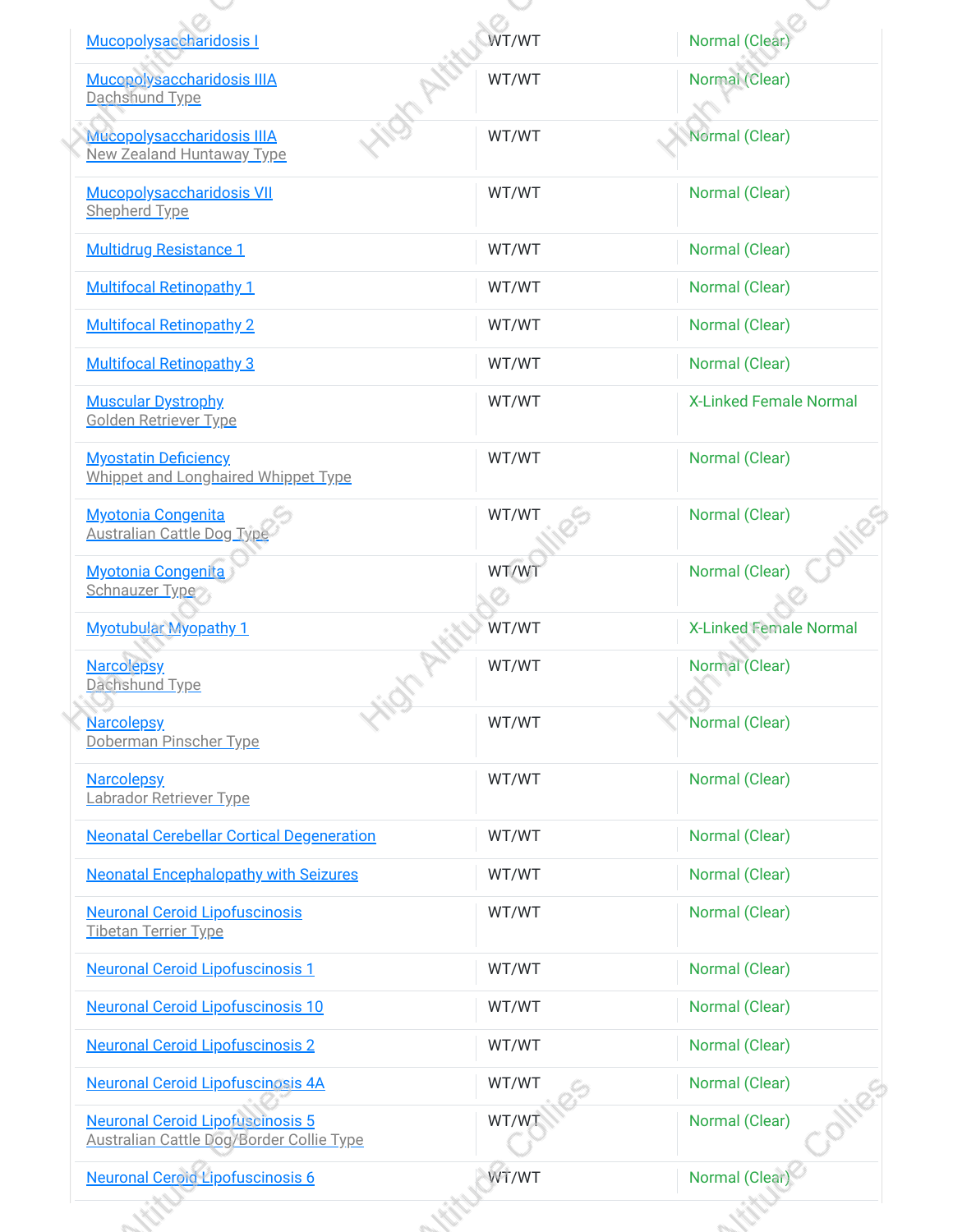| <b>Neuronal Ceroid Lipofuscinosis 8</b><br><b>Australian Shepherd Type</b>              | WT/WT | <b>Normal</b> (Clea |
|-----------------------------------------------------------------------------------------|-------|---------------------|
| <b>Neuronal Ceroid Lipofuscinosis 8</b><br><b>Setter Type</b>                           | WT/WT | Normal (Clear)      |
| Osteogenesis Imperfecta<br><b>Beagle Type</b>                                           | WT/WT | Normal (Clear)      |
| Osteogenesis Imperfecta<br><b>Golden Retriever Type</b>                                 | WT/WT | Normal (Clear)      |
| <b>P2RY12 Receptor Platelet Disorder</b>                                                | WT/WT | Normal (Clear)      |
| Persistent Müllerian Duct Syndrome                                                      | WT/WT | Normal (Clear)      |
| <b>Polyneuropathy</b><br>Leonberger and Saint Bernard Type                              | WT/WT | Normal (Clear)      |
| <b>Pompe Disease</b>                                                                    | WT/WT | Normal (Clear)      |
| <b>Prekallikrein Deficiency</b>                                                         | WT/WT | Normal (Clear)      |
| <b>Primary Ciliary Dyskinesia</b>                                                       | WT/WT | Normal (Clear)      |
| <b>Primary Hyperoxaluria</b>                                                            | WT/WT | Normal (Clear)      |
| <b>Primary Lens Luxation</b>                                                            | WT/WT | Normal (Clear)      |
| <b>Primary Open Angle Glaucoma</b>                                                      | WT/WT | Normal (Clear)      |
| <b>Progressive Retinal Atrophy</b><br>Basenji Type                                      | WT/WT | Normal (Clear)      |
| <b>Progressive Retinal Atrophy</b><br><b>Bullmastiff/Mastiff Type</b>                   | WT/WT | Normal (Clear)      |
| <b>Progressive Retinal Atrophy</b><br>Irish Setter Type                                 | WT/WT | Normal (Clear)      |
| <b>Progressive Retinal Atrophy</b><br>Sloughi Type                                      | WT/WT | Normal (Clear)      |
| Progressive Retinal Atrophy, Cone-Rod Dystrophy 1                                       | WT/WT | Normal (Clear)      |
| Progressive Retinal Atrophy, Cone-Rod Dystrophy 3                                       | WT/WT | Normal (Clear)      |
| <b>Progressive Retinal Atrophy, Generalized</b>                                         | WT/WT | Normal (Clear)      |
| <b>Progressive Retinal Atrophy, Golden Retriever 1</b>                                  | WT/WT | Normal (Clear)      |
| Progressive Retinal Atrophy, Golden Retriever 2                                         | WT/WT | Normal (Clear)      |
| <b>Progressive Retinal Atrophy, PRA1</b><br>Papillon Type                               | WT/WT | Normal (Clear)      |
| <b>Progressive Retinal Atrophy, Progressive Rod-Cone</b><br><b>Degeneration</b><br>prcd | WT/WT | Normal (Clear)      |
| Progressive Retinal Atrophy, Rod-Cone Dysplasia 3                                       | WT/WT | Normal (Clear)      |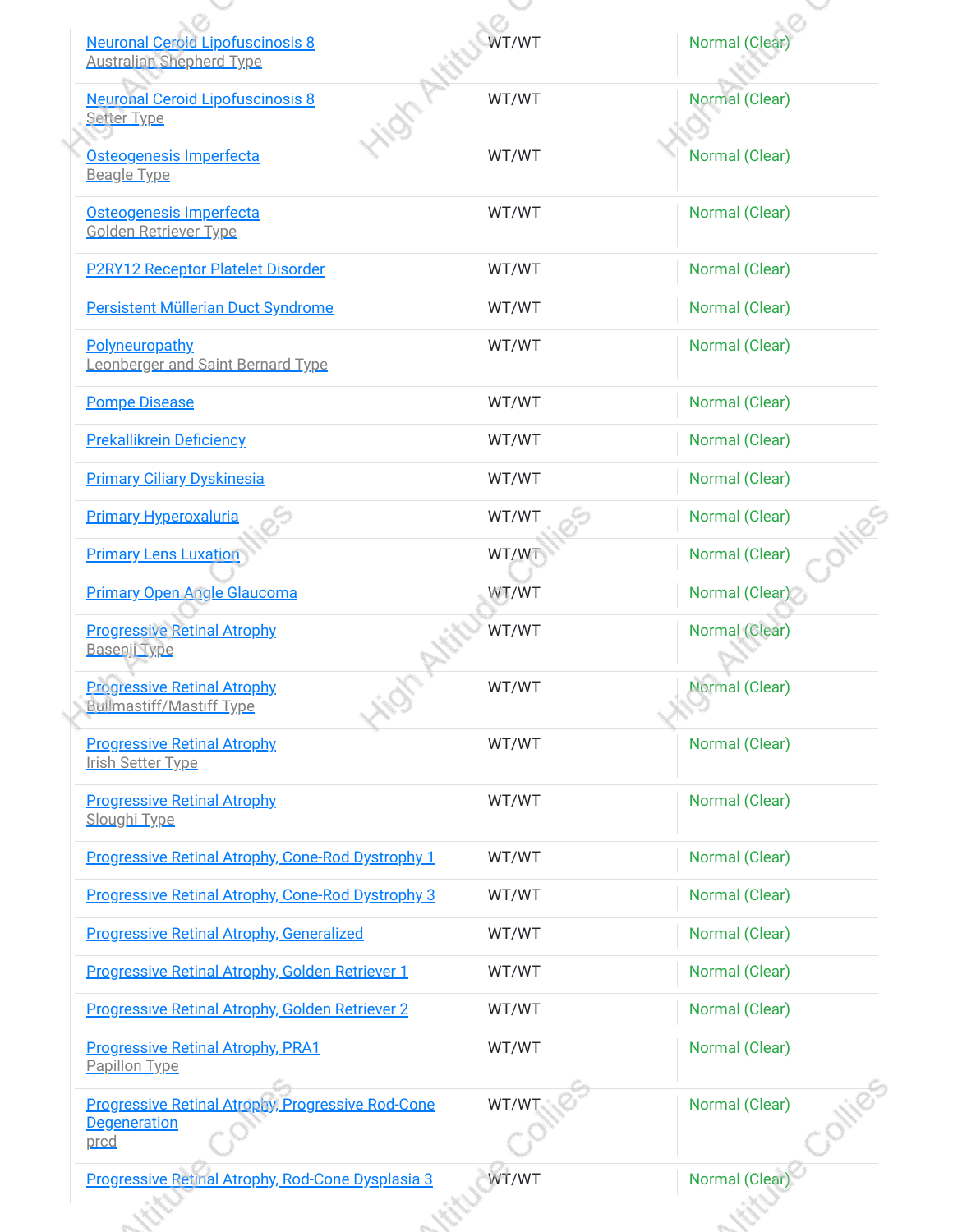| <b>Pyruvate Dehydrogenase Deficiency</b>                                       | WT/WT     | <b>Normal</b> (Clea           |
|--------------------------------------------------------------------------------|-----------|-------------------------------|
| <b>Pyruvate Kinase Deficiency</b><br>Basenji Type                              | WT/WT     | Normal (Clear)                |
| <b>Pyruvate Kinase Deficiency</b><br><b>Beagle Type</b>                        | WT/WT     | Normal (Clear)                |
| <b>Pyruvate Kinase Deficiency</b><br>Labrador Retriever Type                   | WT/WT     | Normal (Clear)                |
| <b>Pyruvate Kinase Deficiency</b><br>Pug Type                                  | WT/WT     | Normal (Clear)                |
| <b>Pyruvate Kinase Deficiency</b><br><b>Terrier Type</b>                       | WT/WT     | Normal (Clear)                |
| Renal Cystadenocarcinoma and Nodular<br>Dermatofibrosis                        | WT/WT     | Normal (Clear)                |
| <b>Sensory Ataxic Neuropathy</b>                                               | <b>WT</b> | Normal (Clear)                |
| <b>Severe Combined Immunodeficiency Disease</b><br><b>Terrier Type</b>         | WT/WT     | Normal (Clear)                |
| <b>Severe Combined Immunodeficiency Disease</b><br>Wetterhoun Type             | WT/WT     | Normal (Clear)                |
| Severe Combined Immunodeficiency Disease, X-Linked<br><b>Basset Hound Type</b> | WT/WT     | <b>X-Linked Female Normal</b> |
| Severe Combined Immunodeficiency Disease, X-Linked<br>Corgi Type               | No Result | No Result                     |
| <b>Skeletal Dysplasia 2</b>                                                    | WT/WT     | Normal (Clear)                |
| <b>Spinal Dysraphism</b>                                                       | WT/WT     | Normal (Clear)                |
| <b>Spinocerebellar Ataxia</b>                                                  | WT/WT     | Normal (Clear)                |
| <b>Startle Disease</b>                                                         | WT/WT     | Normal (Clear)                |
| Thrombopathia<br><b>American Eskimo Dog Type</b>                               | WT/WT     | Normal (Clear)                |
| Thrombopathia<br><b>Basset Hound Type</b>                                      | WT/WT     | Normal (Clear)                |
| Thrombopathia<br>Newfoundland Type                                             | WT/WT     | Normal (Clear)                |
| <b>Trapped Neutrophil Syndrome</b>                                             | WT/WT     | Normal (Clear)                |
| Vitamin D Dependent Rickets, Type II<br>Pomeranian Type                        | WT/WT     | Normal (Clear)                |
| <b>Von Willebrand Disease I</b>                                                | WT/WT     | Normal (Clear)                |
| <b>Von Willebrand Disease II</b>                                               | No Result | No Result                     |
| <b>Von Willebrand Disease III</b>                                              | WT/WT     | <b>Normal</b> (Clear          |
|                                                                                |           |                               |